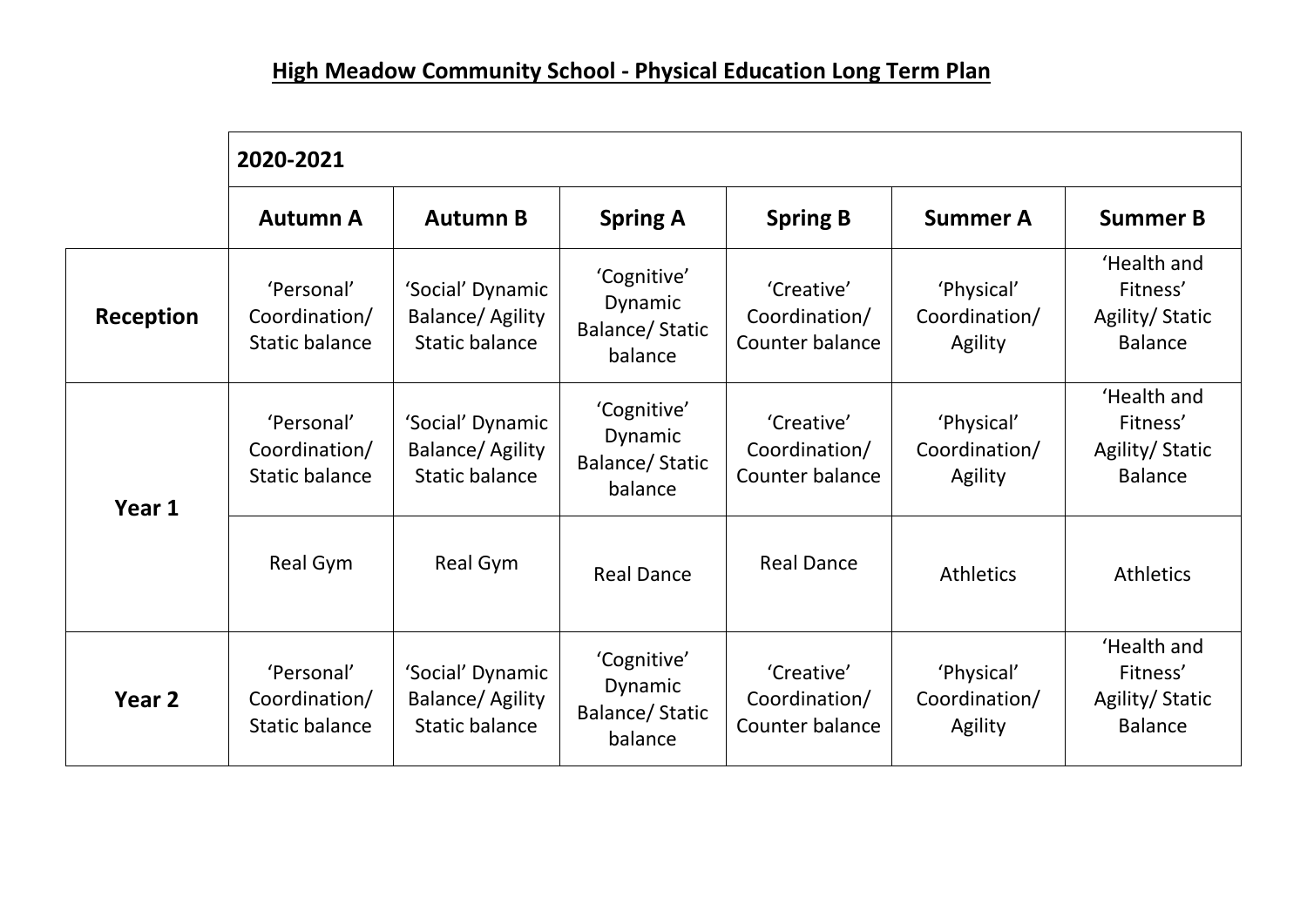|        | Real Gym                                             | Real Gym                                                      | <b>Real Dance</b>                                          | <b>Real Dance</b>                              | <b>Athletics</b>                       | <b>Athletics</b>                                            |
|--------|------------------------------------------------------|---------------------------------------------------------------|------------------------------------------------------------|------------------------------------------------|----------------------------------------|-------------------------------------------------------------|
| Year 3 | 'Personal'<br>Coordination/<br><b>Static balance</b> | 'Social' Dynamic<br>Balance/ Agility<br><b>Static balance</b> | 'Cognitive'<br>Dynamic<br><b>Balance/Static</b><br>balance | 'Creative'<br>Coordination/<br>Counter balance | 'Physical'<br>Coordination/<br>Agility | 'Health and<br>Fitness'<br>Agility/Static<br><b>Balance</b> |
|        | Real Gym                                             | Real Gym                                                      | <b>Real Dance</b>                                          | <b>Forest School</b>                           | <b>Athletics</b>                       | <b>Athletics</b>                                            |
| Year 4 | 'Personal'<br>Coordination/<br><b>Static balance</b> | 'Social' Dynamic<br>Balance/ Agility<br><b>Static balance</b> | 'Cognitive'<br>Dynamic<br><b>Balance/Static</b><br>balance | 'Creative'<br>Coordination/<br>Counter balance | 'Physical'<br>Coordination/<br>Agility | 'Health and<br>Fitness'<br>Agility/Static<br><b>Balance</b> |
|        | <b>Forest School</b>                                 | Real Gym                                                      | <b>Real Dance</b>                                          | <b>Real Dance</b>                              | <b>Athletics</b>                       | <b>Athletics</b>                                            |